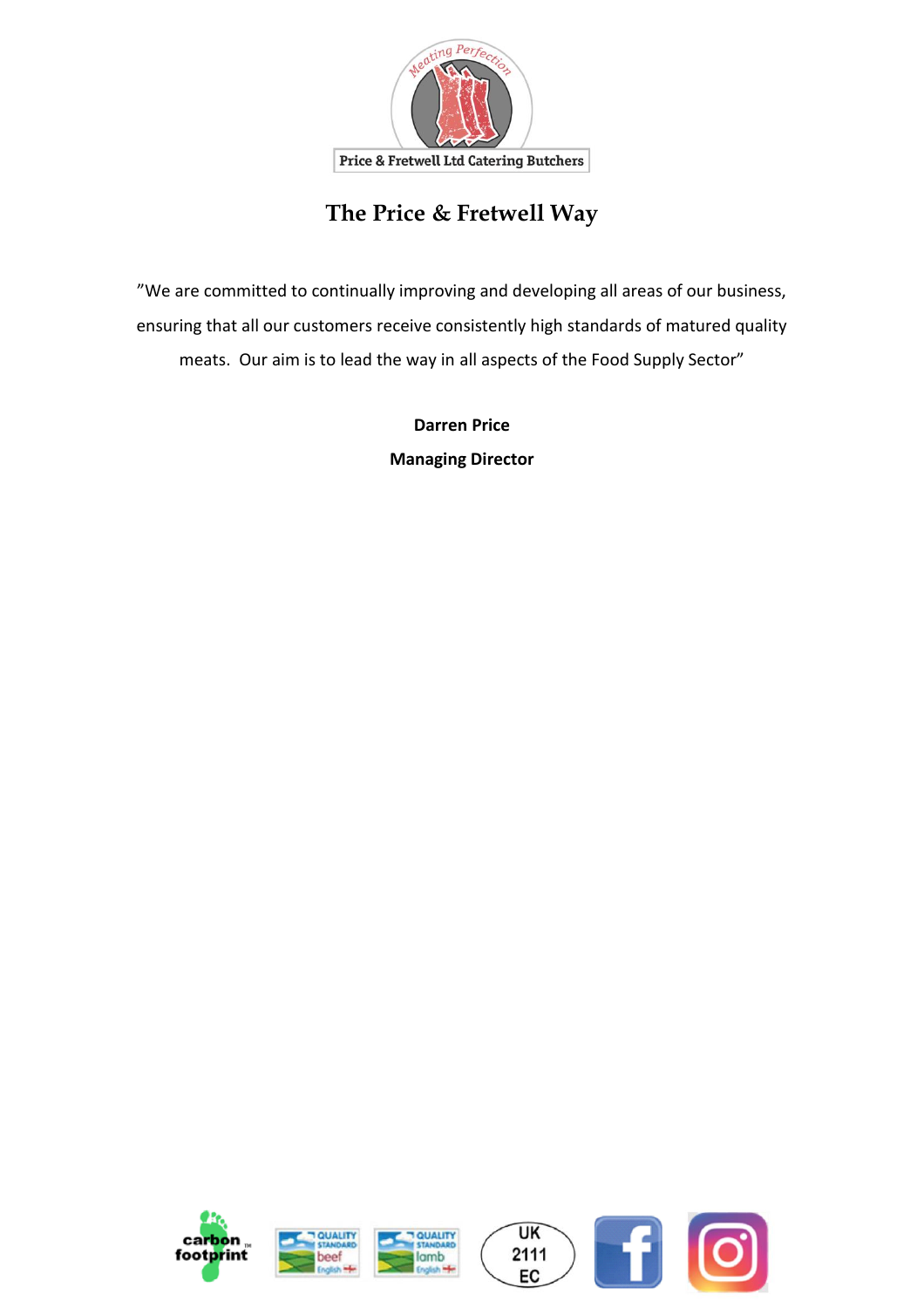

## **Our Product**

Here at Price & Fretwell, our primary objective is to ensure that every customer receives consistent excellence, both in our products and our service.

We recognise that by sourcing only the freshest and highest quality products from local suppliers, we are able to maintain our renowned reputation.

Through our talented team, we utilise a Derbyshire based, purpose built factory to provide food establishments with award winning products. Our meats are handpicked by experienced farmers to our exact specifications before being delivered to us as carcasses. Upon arrival, all products undergo our rigorous internal quality and hygiene checks which are approved by the FSA and Vetinary Officers. Our meats are fully traceable from farm to fork, providing reassurance to Chefs and Business Owners alike.

All of our products are skilfully butchered to each Customer's specific requirements by our experienced butchery team before being packed to each individual's specification. All of our Butchers have undergone butchery tests and Customer specification training to ensure that our team continually produces the highest quality cuts of meat to each Customers exact requirements. During the butchery process each product undergoes a number of stringent quality checks by our experienced butchery and management teams.

Our cooked meat products are laboratory tested and our team members are trained food handlers to ensure that we surpass all legislative health and safety guidelines.















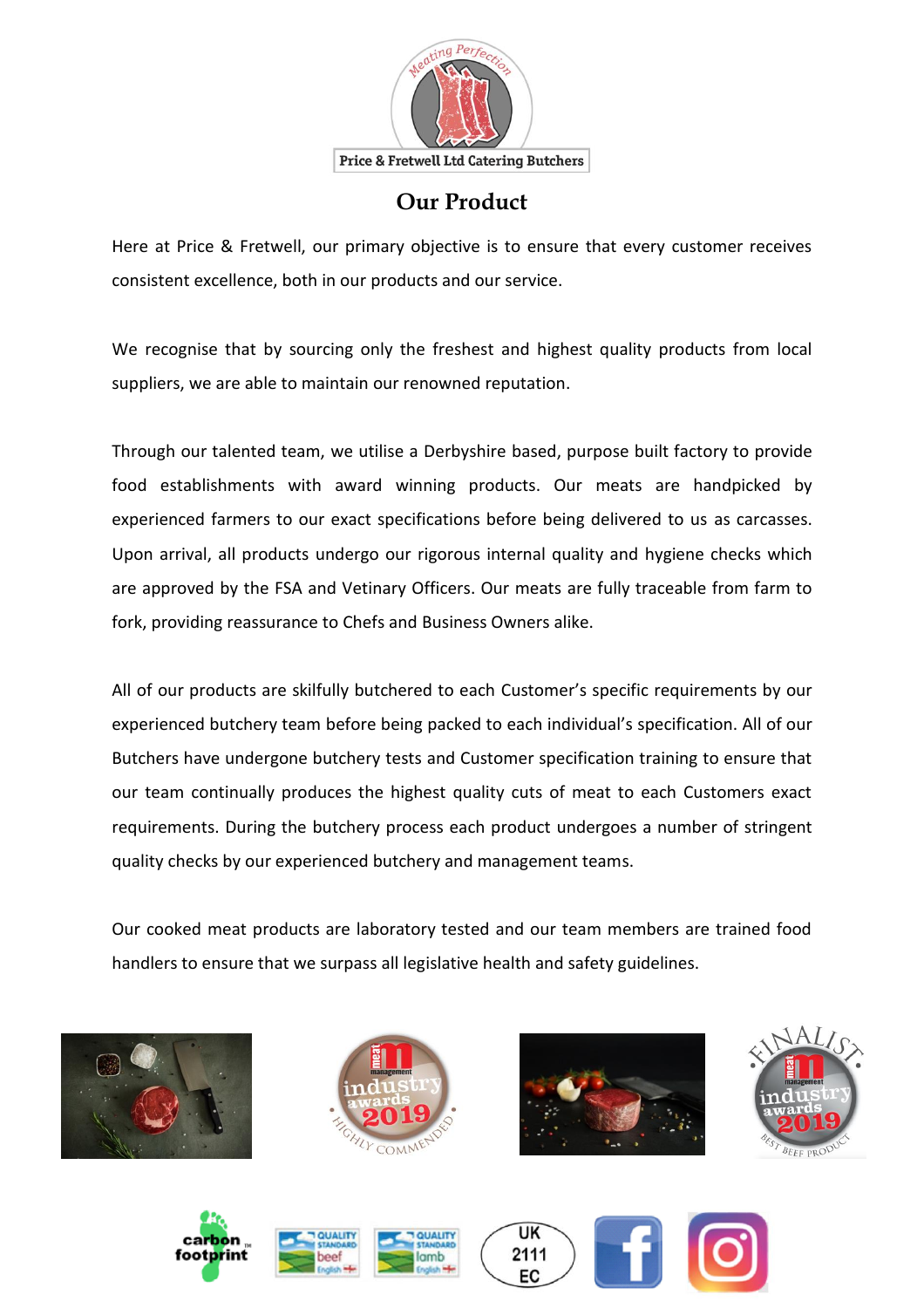

### **Our Service**

In addition to our market leading products, we have built our excellent reputation within the food industry by providing unbeatable customer service. As a family run Catering Butchers, every Customer is treated with care from our seasoned Sales Team to our experienced Delivery Team, we always aim to provide the highest levels of customer service.

As a supplier to high class food establishment, we go the extra mile. We pride ourselves in our Drivers smart appearance as well as the professional manner in which we deliver each day. Our Sales Team can provide alternative product ideas to help with a new menu or cost saving meat cuts to improve profit margin.

After nearly 30 years within the food industry, we have a large base of contacts should a Customer require extra kitchen team members.





**Price & Fretwell Ltd** Derbyshire Catering Butcher of the Year







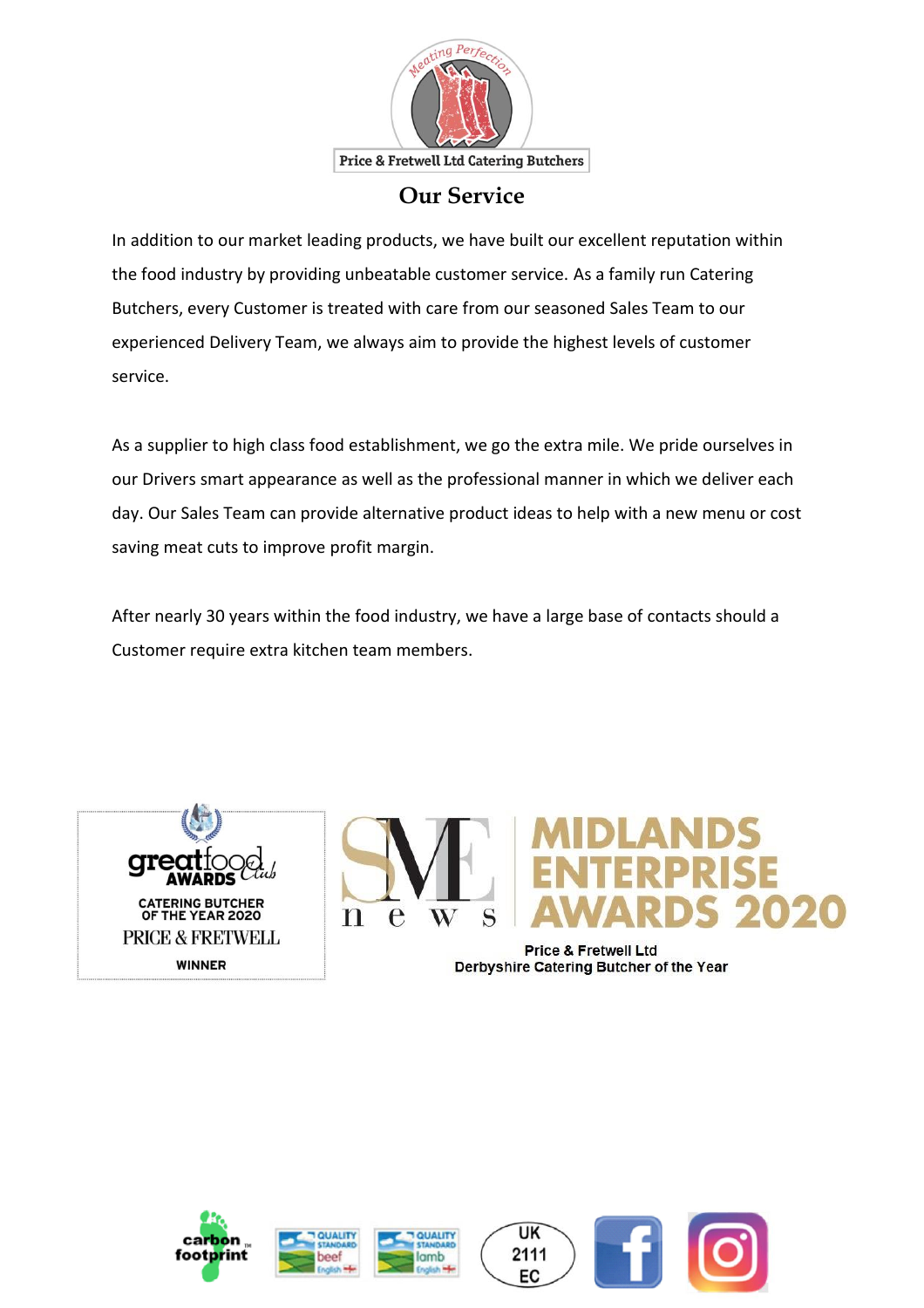

## **30 Day Dry Aged Beef**

At Price & Fretwell, we implement production processes which create the best quality product for our Customers. For example, our 30 day dry ageing process ensures that our Customers receive the highest quality products every time!

Unlike our Competitors, we dry age our beef on the bone for no less than 30 days! We continually invest in our dry ageing process because it produces a significant improvement in taste compared to other methods. (Kim, Kemp & Samuelsson, 2016).

The process of dry ageing involves the control of a variety of environmental factors including air flow, bacterial growth and humidity. We utilise state of the art dry ageing equipment and specialist lighting in a purpose-built hanging fridge to optimise the process.

Over the past 30 years we have let our meat do the talking and cooked our products off against Competitors with overwhelming success. We believe that quality meat speaks for itself and we will proudly cook off our meat products against any Competitor product to showcase the difference in taste and quality which we can provide.













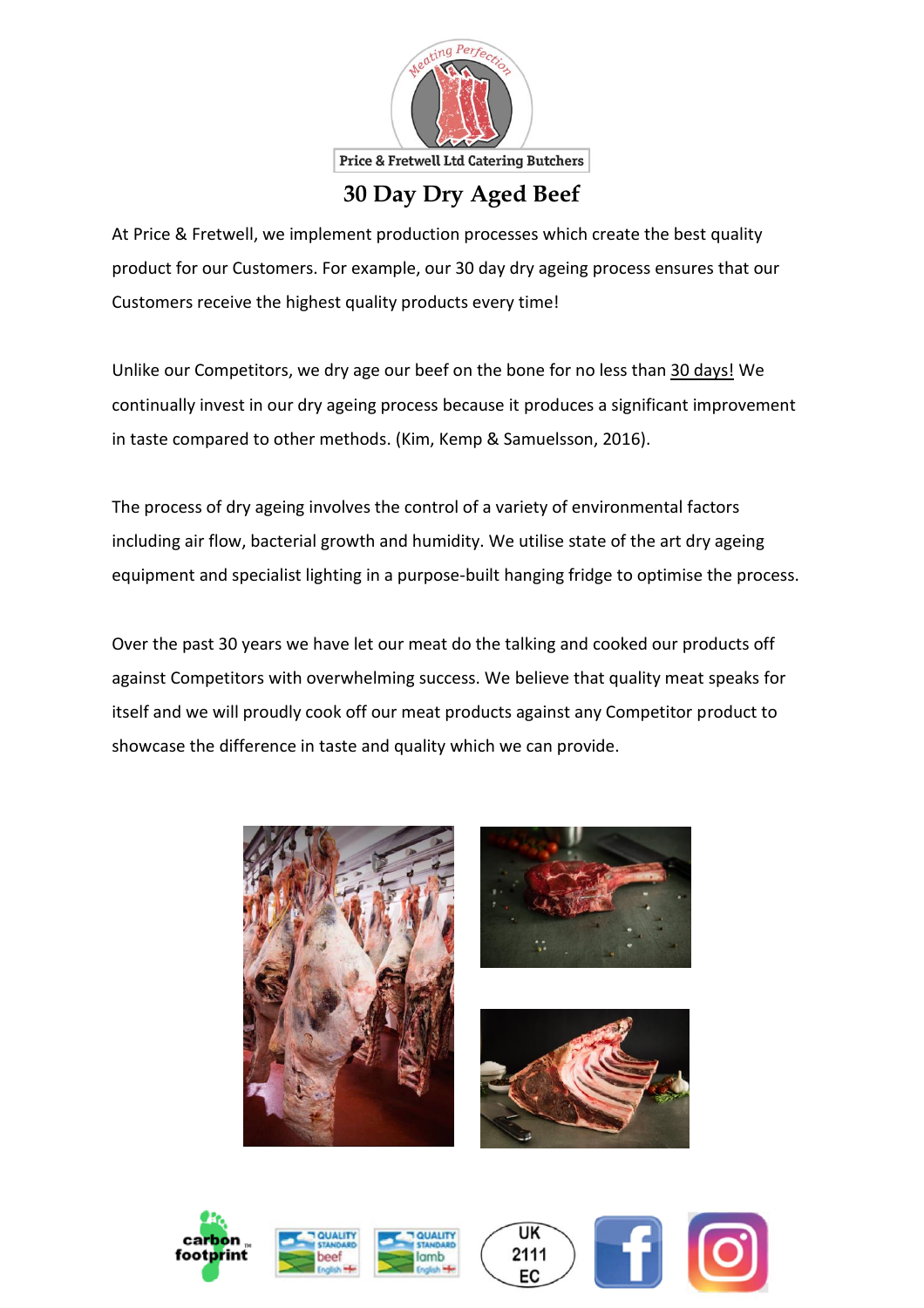

## **30 Day Dry Aged Beef Satisfaction Guarantee**

At Price and Fretwell we are so confident that your customers will love our 30 day dry aged beef that if you receive a complaint, we will not only refund you the cost of the product but also send you another FREE!



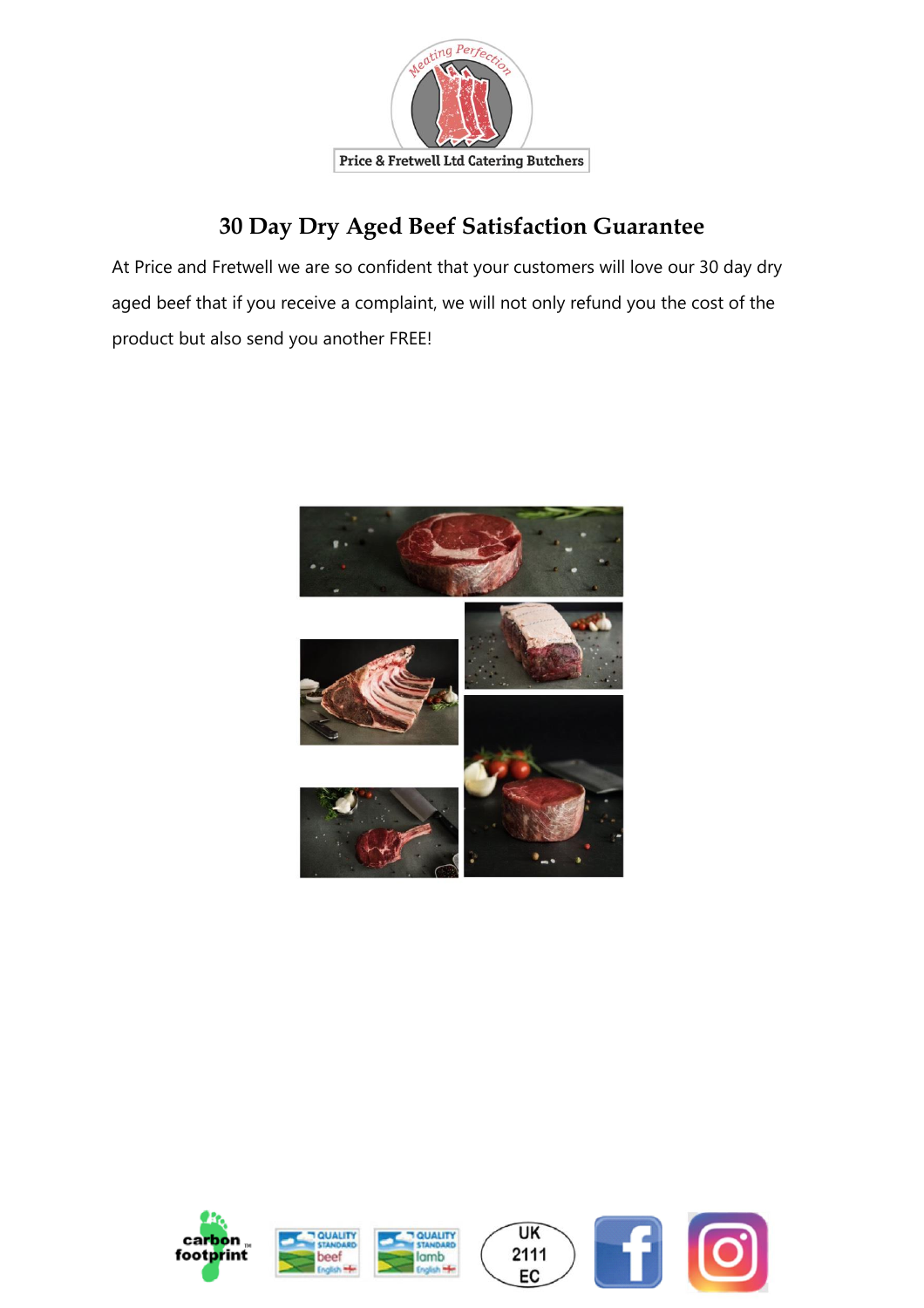

## **Church Hill Farm Chicken**

We are proud to be the exclusive suppliers of Great Taste Award and Delicious Yorkshire Taste Awards Winning Church Hill Farm Chicken.

Every Customer who purchases Church Hill Farm Chicken is able to name the farm and its prestigious awards on their menu to promote the quality, locality and sustainability of the product.

Church Hill Farm Chicken is grain-fed and reared in light airy barns with bales to perch on. The chickens are fed on a nutritious diet of Yorkshire wheat.

The Church Hill Farm Chicken is a premium quality product which is 100% pure mouthwatering chicken with no additives!

We are able to supply Church Hill Farm Chicken in a variety of different forms from whole birds to fillets, supremes and wings.





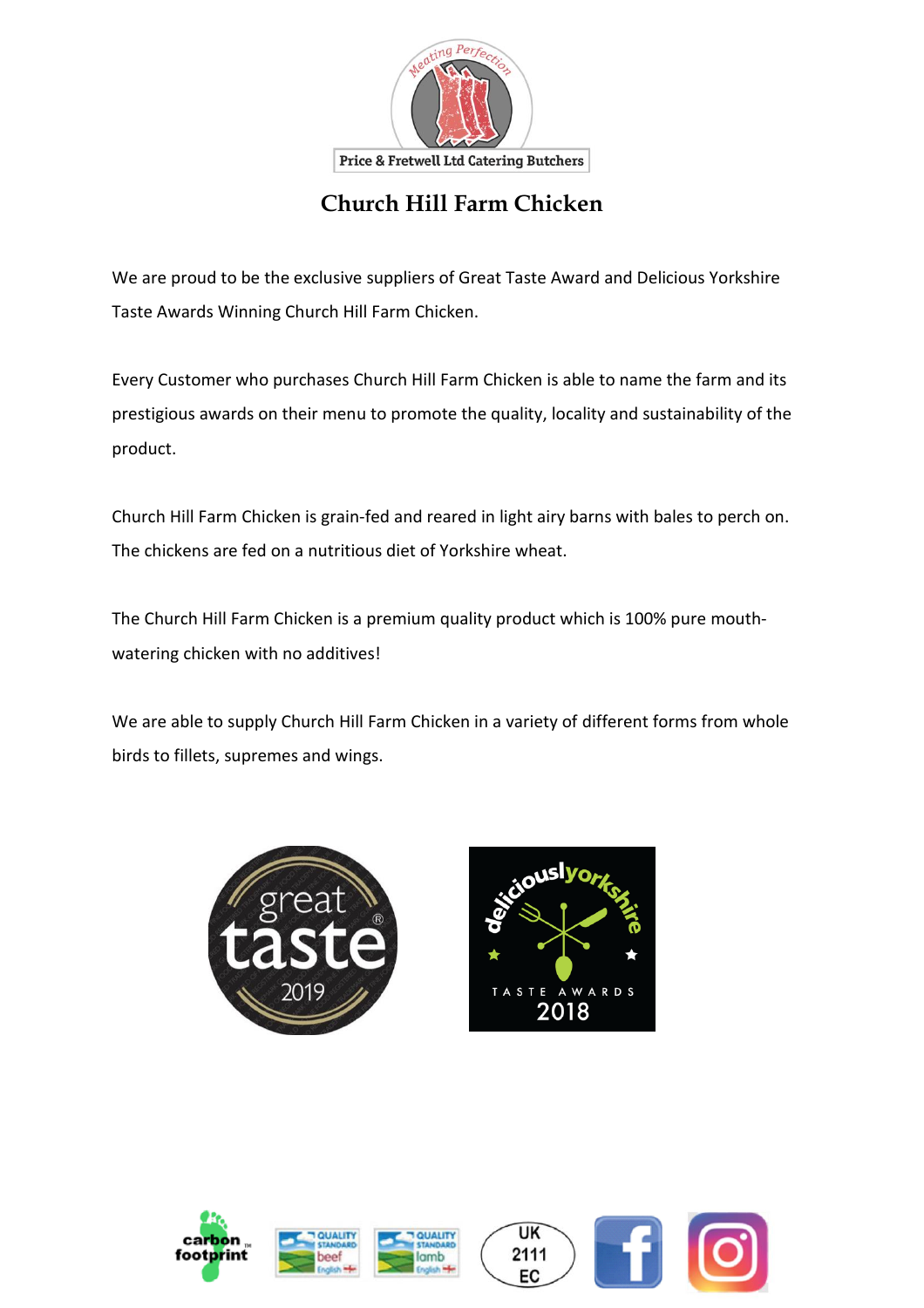

## **Belvoir Castle Estate Lamb**

At Price and Fretwell we are fortunate and proud to be the exclusive suppliers of Belvoir Castle Estate Lamb and Beef which are from the Dukes herd on the Belvoir family ran estate.

The ewes are typically North Country Mule crossed with a Continental Charollais Ram and are provided a grass-based diet on traditionally low input parkland. The lambs are lambed naturally outdoors with minimal human intervention.

Each lamb is selected specifically for Price and Fretwell's requirements before being transported to local Lincolnshire Meat Co. (Grantham), ensuring that the lambs are in transit for a minimum period of time. We then hang the Belvoir Castle Estate Lamb in a dry ageing fridge for 24 hours (where the humidity, temperature and air flow are controlled) before the lamb is hand-picked by our team of skilled butchers to meet the requirements of each individual customer.









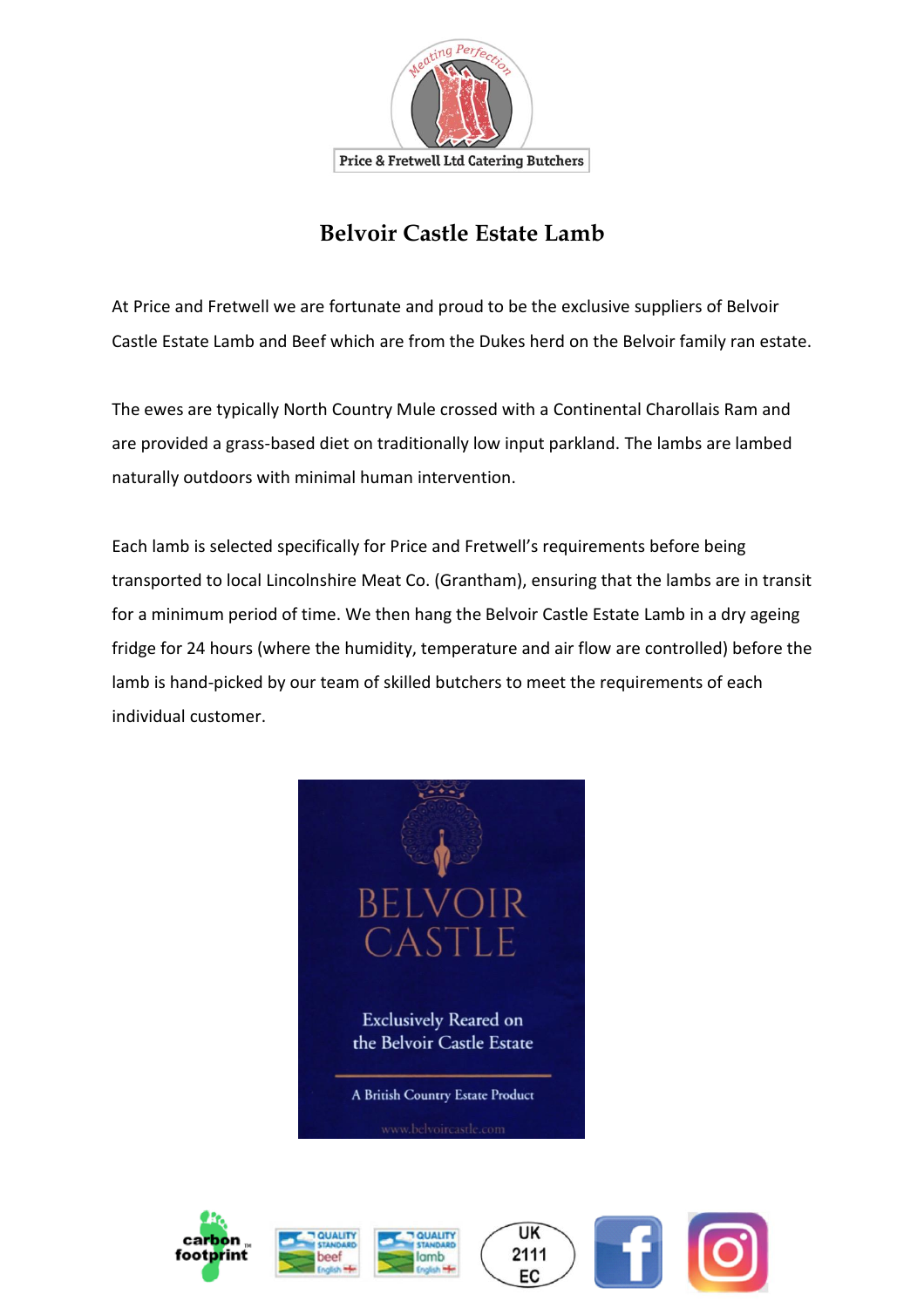

# **HACCP & RISK ASSESSMENT**

As a food processing plant, we are subject to full Hazard Analysis (HACCP) which involves detailed checks and records, ensuring our full compliance.

## **EC LICENCE**

At Price & Fretwell, we are proud to be licenced for the safe production of both raw and cooked meats.



## **CARBON FOOTPRINT**

We pride ourselves in minimising our carbon footprint. We have been awarded Gold Fleet certification in both 2018 and 2019 for significantly reducing our carbon emissions. We ask our Customers that they consolidate their orders to help us continue controlling our carbon footprint through reduced vehicle emissions.

#### **FOOD SAFETY ASSURANCE**

We work closely with the Food Standards Agency (FSA) and Vetinary Officers to ensure that we continually provide Customers with outstanding and fully traceable products which are produced with the highest hygiene.

## **COME AND VISIT…**

We are proud to show how we provide our exceptional products including how we dry age our beef on the bone for 30 days.

Contact a member of the Sales Team for more information!

# **ALLERGEN INFORMATION**

Detailed allergen information for our products is available from our sales team.